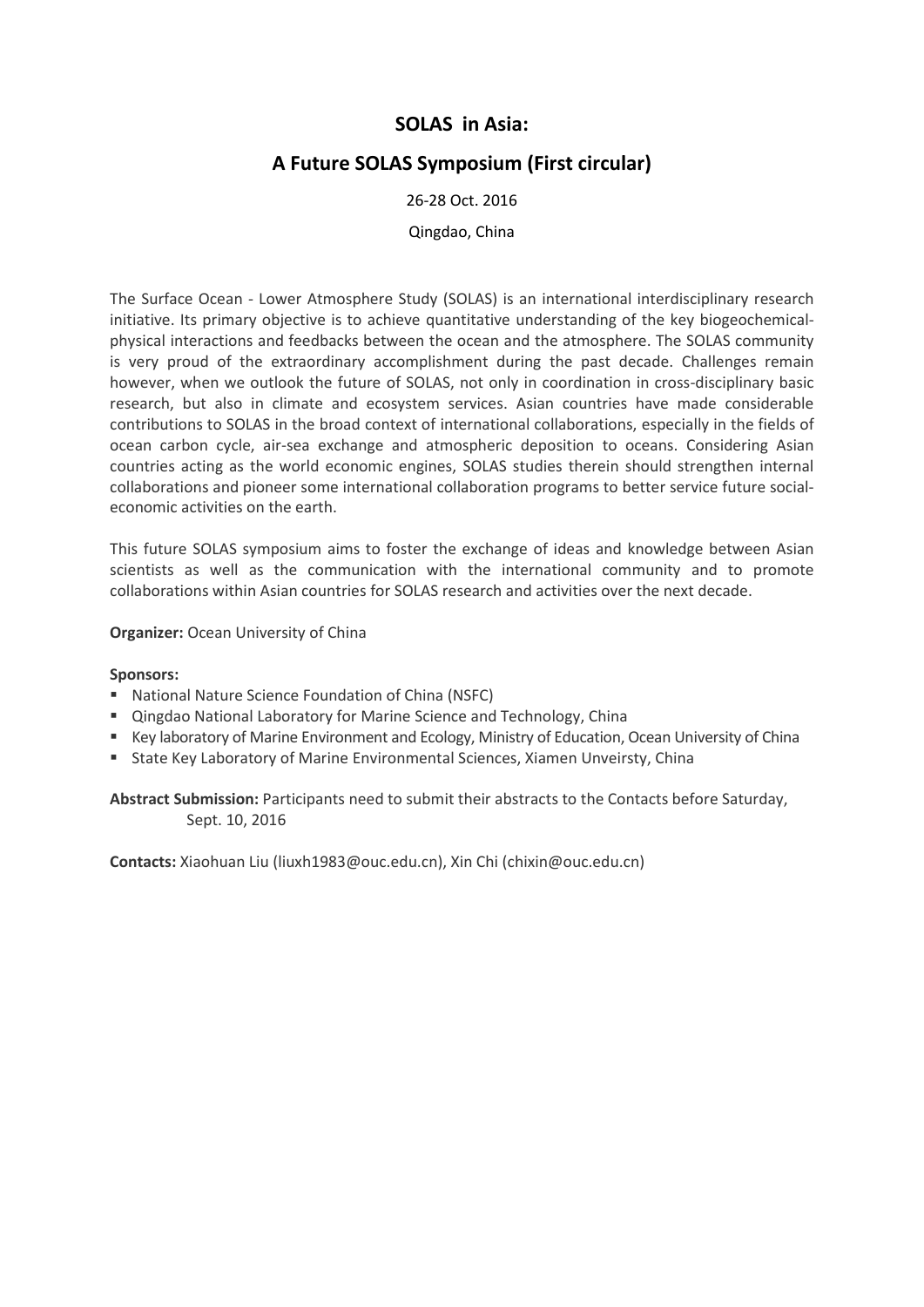# **SOLAS in Asia: A Future SOLAS Symposium (draft)**

#### 26-28 Oct. 2016

# Qingdao Blue Horizon Hotel (Laoshan)

## **Program (draft)**

# **Day 1, 26 Oct. 2016**

#### 14:00 – 19:00 **Arrival and Registration**

## **Day 2, 27 Oct. 2016**

| Session 1: Overview & outlook          |                                                                                                       |
|----------------------------------------|-------------------------------------------------------------------------------------------------------|
| 09:00                                  | <b>Opening: Welcome &amp; Introduction</b>                                                            |
|                                        | Prof. Huiwang Gao (SOLAS SSC member, China) and Prof. Guangyu Shi(Ex-                                 |
|                                        | SOLAS SSC member, China)                                                                              |
| 09:10                                  | <b>Overview and outlook of SOLAS Science</b>                                                          |
|                                        | Dr Véronique Garçon (SOLAS Chair, France)                                                             |
| 09:30                                  | <b>Overview and outlook of China SOLAS Activities</b>                                                 |
|                                        | Prof. Minhan Dai (China SOLAS Representative, Ex-SOLAS SSC member, XMU,<br>$\blacksquare$<br>China)   |
| 09:50                                  | <b>Overview and outlook of Japan SOLAS Activities</b>                                                 |
|                                        | Prof. Uematsu Mitsuo (Ex-Japan SOLAS Representative, Ex-SOLAS SSC<br>٠<br>member, Univ. Tokyo, Japan) |
| 10:10                                  | Overview and outlook of SOLAS Activities in Other Asian Countries/Regions                             |
|                                        | Indian<br>$\blacksquare$                                                                              |
|                                        | Korea<br>$\blacksquare$                                                                               |
|                                        | Israel<br>$\blacksquare$                                                                              |
|                                        |                                                                                                       |
| 10:30                                  | Coffee Break                                                                                          |
| Session 2: SOLAS themes and activities |                                                                                                       |
| 11:00                                  | Invited Talks by SOLAS SSC Members (1)                                                                |
|                                        |                                                                                                       |
| 12:00                                  | Lunch (Buffet @ hotel)                                                                                |
| 13:30                                  | Invited Talks by SOLAS SSC Members (2)                                                                |
|                                        |                                                                                                       |
| 15:30                                  | Coffee Break                                                                                          |
| 16:00                                  | Talks by Scientists from Asia and Other Countries (1)                                                 |
|                                        |                                                                                                       |
| 17:00                                  | <b>POSTER session</b>                                                                                 |
| 18:30                                  | Dinner (Buffet @ hotel)                                                                               |
|                                        |                                                                                                       |